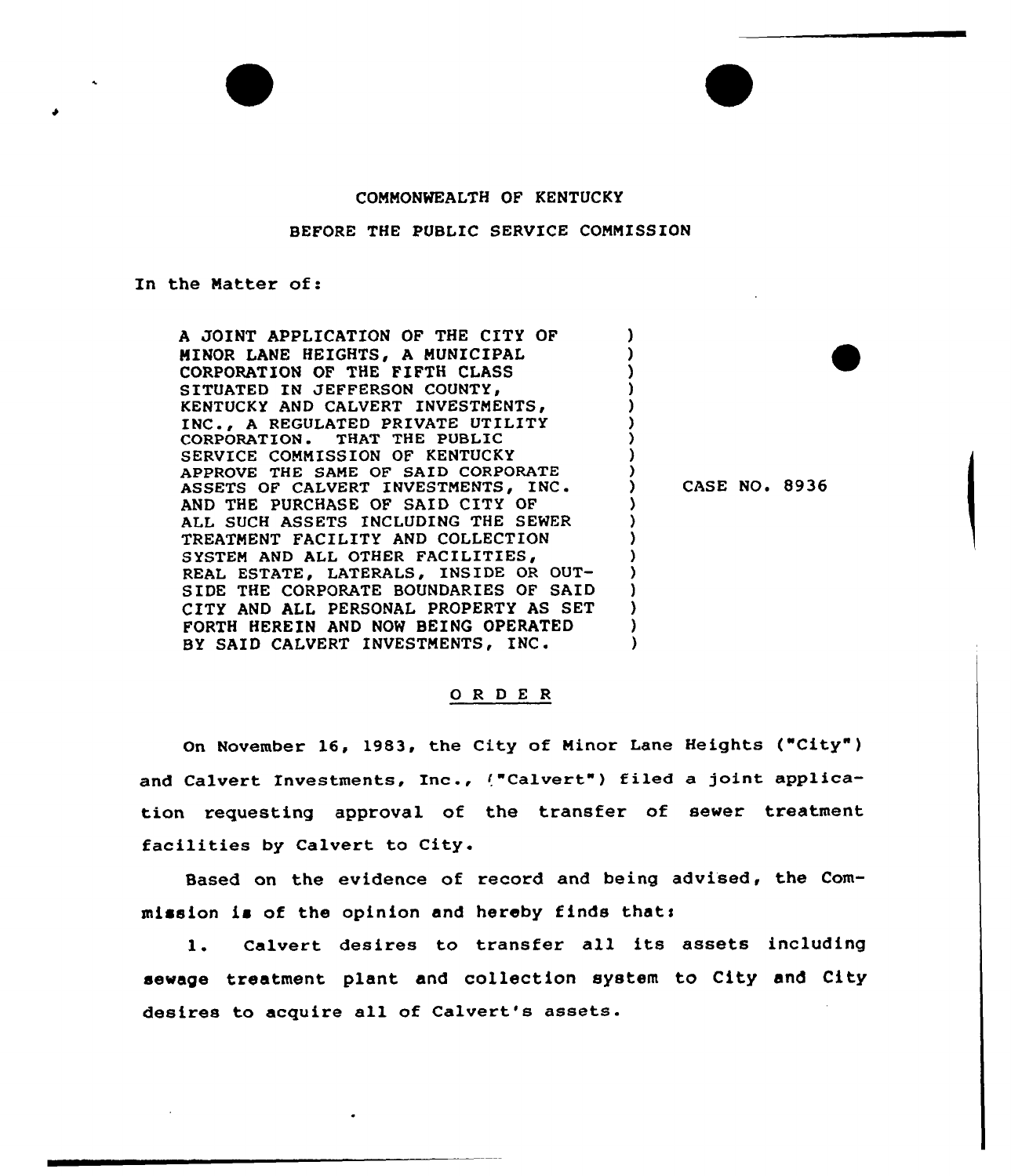2. On October 31, 1983, Calvert and City entered into a contract for sale setting forth their respective rights and obligations.

3. Paragraph <sup>4</sup> of the contract for sale provides that the sale is contingent upon City's ability to receive an acceptable bid for municipal financing of the sale.

4. City possesses the requisite expertise and financial capabilities to own and operate Calvert's sewer system in an adequate, efficient and reasonable manner.

5. Calvert and City should file notice with the Commission setting forth the date of closing .

6. Calvert should file <sup>a</sup> 1983 Annual Report and <sup>a</sup> 1984 Annual Report covering January 1, l984, through the date of closing .

IT IS THEREFORE ORDERED that the transfer of Calvert's sewer system to City be and it hereby is approved subject to City obtaining financing .

IT IS FURTHER ORDERED that within 5 days subsequent to the date of closing, Calvert and City shall file notice with the Commission setting forth the date of closing.

IT IS FURTHER ORDERED that Calvert shall file a 1983 Annual Roport when due and further shall file <sup>a</sup> 19&4 Annual Report covering Januaxy 1, 1984, through the date of closing.

 $-2-$